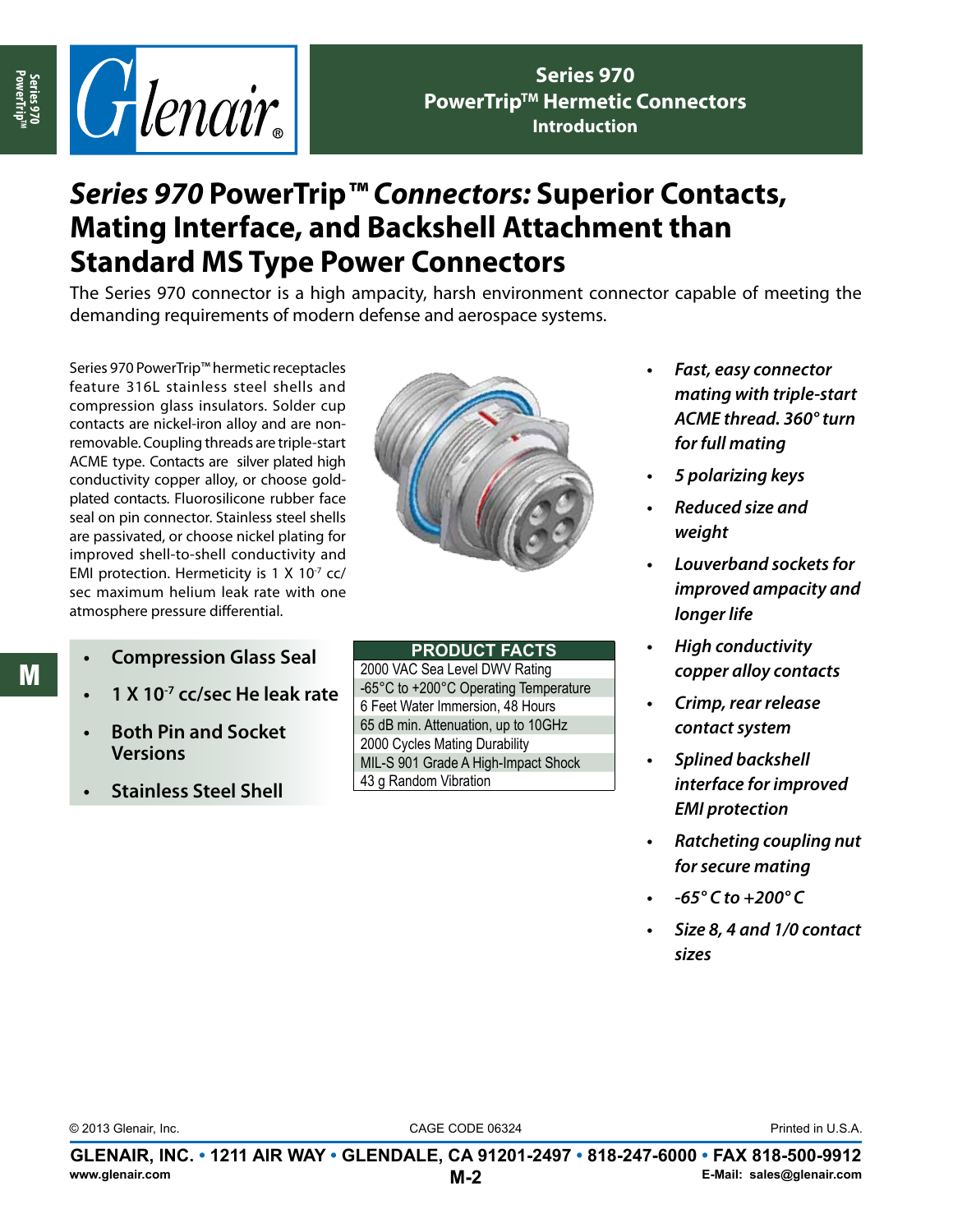## **Series 970 PowerTrip™ Hermetic Connectors Introduction**







#### *Louverband Contacts*

High ampacity contacts with up to 44 points of contact for improved wear and lower voltage drop.

#### *Triple-Start Coupling*

Rugged ACME threads resist crossthreading and allow fast mating.

#### *Ratchet Mechanism*

Ratcheting anti-decoupling mechanism prevents coupling ring backoff when subjected to vibration.



### *Louverband Contact*

| <b>SPECIFICATIONS</b>           |                                       |
|---------------------------------|---------------------------------------|
| <b>Current Rating</b>           | Up to 225 A.                          |
| Dielectric Withstanding Voltage | <b>2000 VAC</b>                       |
| <b>Insulation Resistance</b>    | 5000 megohms minimum                  |
| <b>Operating Temperature</b>    | $-65^{\circ}$ C. to $+200^{\circ}$ C. |
| Shock                           | 300 g.                                |
| Vibration                       | 37 g.                                 |
| <b>Shielding Effectiveness</b>  | 65 dB minimum from 1GHz to 10GHz.     |
| Durability                      | 2000 mating cycles                    |

| <b>MATERIALS AND FINISHES</b> |                                                       |
|-------------------------------|-------------------------------------------------------|
| Shells, Jam Nuts              | Aluminum alloy, stainless steel or marine bronze      |
| Contacts                      | High conductivity copper alloy, gold or silver-plated |
| Insulators                    | Glass-reinforced epoxy                                |
| <b>Contact Retention Clip</b> | Beryllium copper alloy                                |
| Seal, O-rings, Grommet        | Fluorosilicone rubber                                 |
| Spring                        | Nickel-plated beryllium copper                        |

M

© 2013 Glenair, Inc. CAGE CODE 06324

Printed in U.S.A.